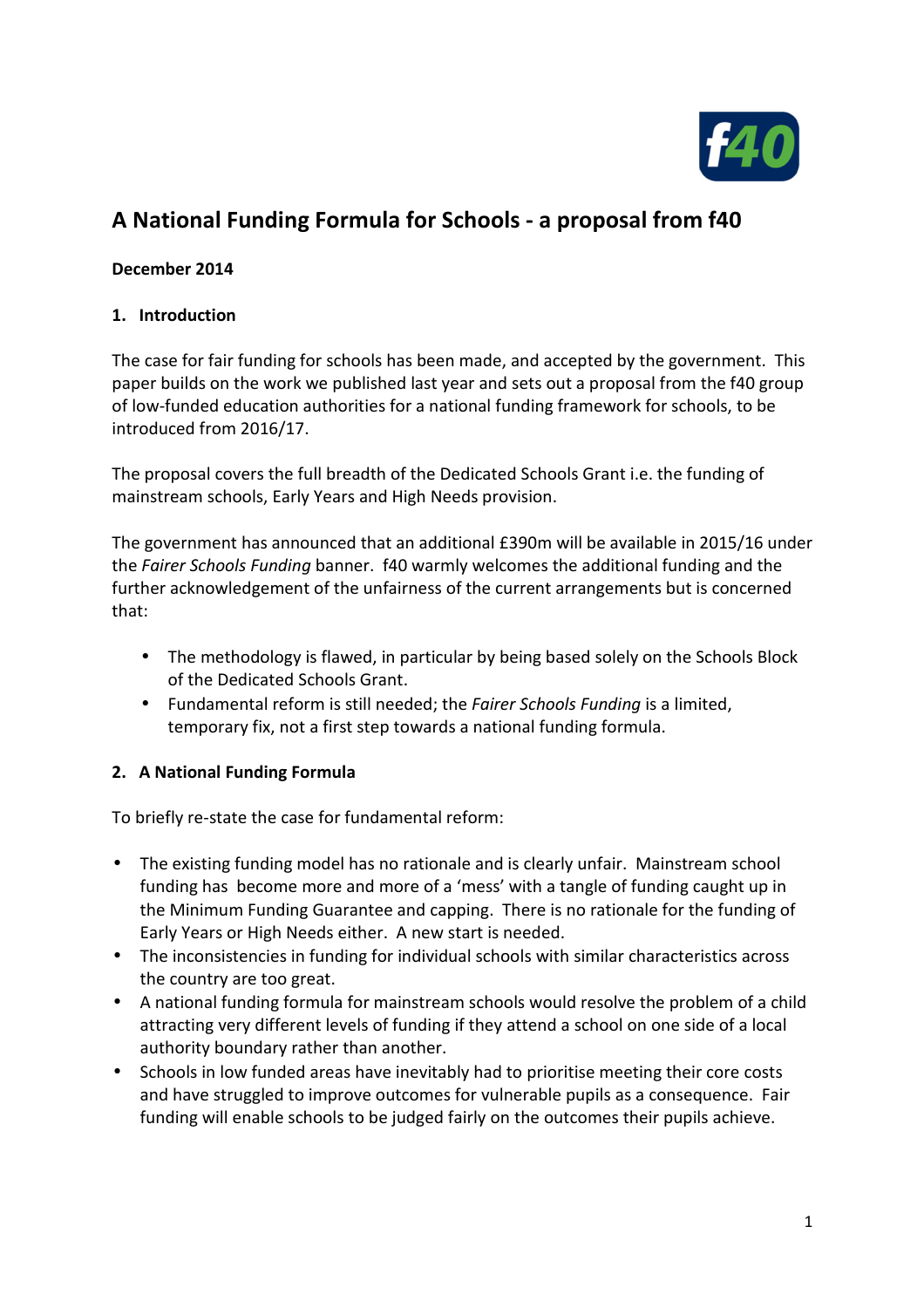## **3 Key Principles**

The f40 model is based on the following principles/features:

- It offers a formula for distributing the national budget for schools based on a clear rationale: from 2016/17 education funding can be geared towards improving educational standards across the country rather than perpetuating an inequitable distribution of the national budget.
- The f40 national funding formula has, as its main building block, a core entitlement at pupil level. The formula enables a school to have access to similar resource levels for a child's basic classroom costs i.e. the share of a teacher and teaching assistant. The core entitlement reflects different needs and costs at the various Key Stages.
- The formula contains factors to reflect pupil level needs beyond the core entitlement (e.g. deprivation and high incidence SEN) and factors to reflect the needs of small schools that are necessary in a local authority's structure. There will need to be clarity about what needs and outcomes each factor is seeking to address.
- F40 proposes that the existing DSG structure continues i.e. with blocks for:
	- o Schools
	- o Early Years
	- o High Needs

With each element based on a proper formula.

Local authorities, with the advice of the local Schools Forum, would be free to move funding between High Needs, Schools and Early Years blocks.

### **4. The National Funding Formula**

In considering the national funding formula for schools last year, f40 concluded that there were two options the Department for Education could take:

- Option 1 a core formula to allocate funding to every school and academy with local discretion on other formula factors.
- Option 2 a core formula to produce a local authority level total with each local authority then having discretion on how the total is allocated within the area.

Having reviewed the position further we are now convinced that only Option 2 is feasible. Option 1 would be hugely bureaucratic, and insufficiently flexible to meet local needs effectively.

We entirely accept the need for greater consistency in school funding but believe that Option 2 provides for consistency in overall *level* of funding whilst offering the local flexibility needed, together with very sharp local accountability.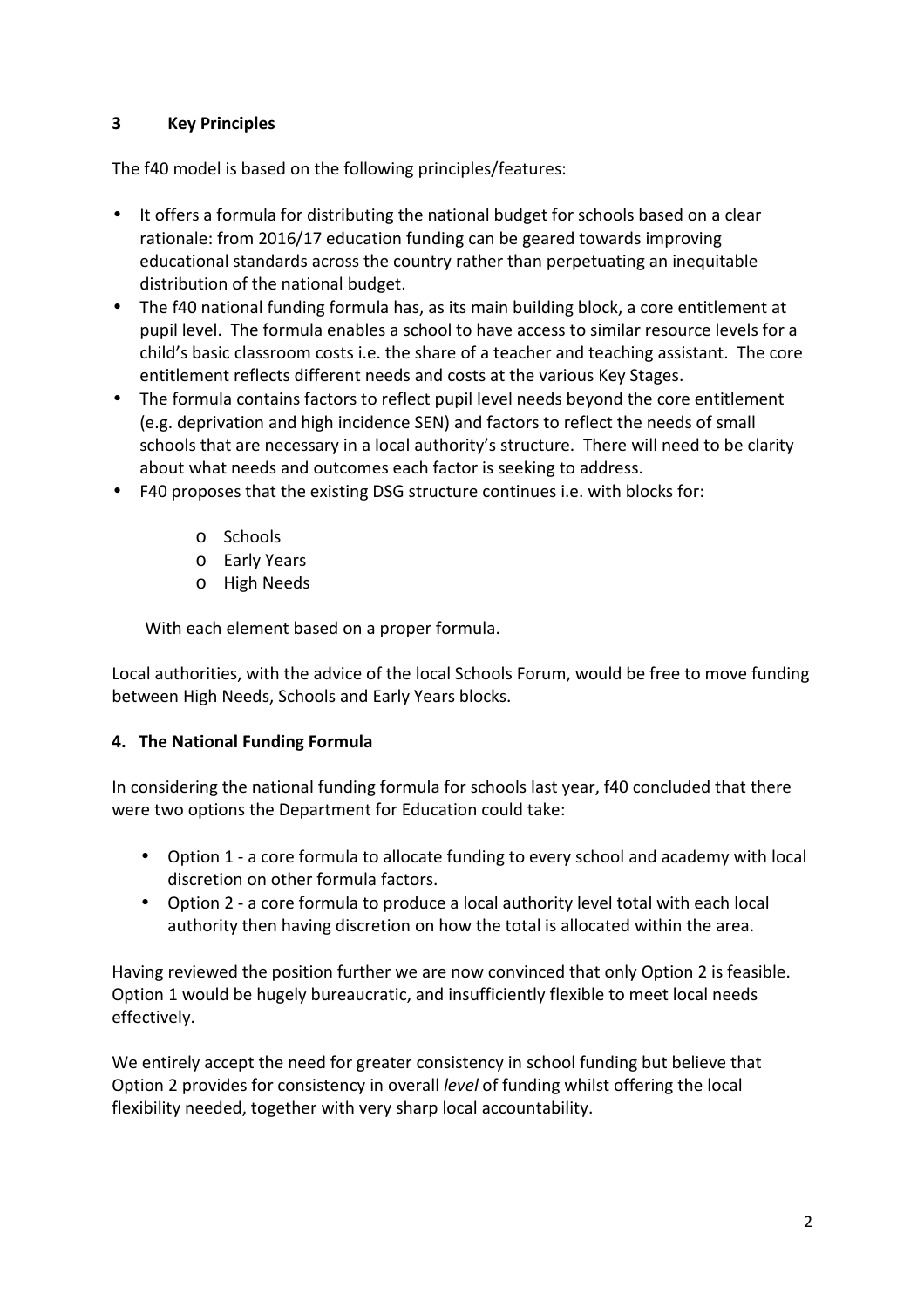## **5. The Funding Framework**

f40 proposes the following arrangements for the Schools Block:

- The national pot for the Schools Block should be top-sliced for PFI and exceptional pupil growth.
- The Schools Block should then be distributed between local authorities on six formula factors:
	- o Age weighted pupil unit
	- o Deprivation
	- o High incidence SEN/prior attainment
	- o English as an Additional Language
	- o Lump sum
	- o Sparsity
- Area costs to be added, on the 'hybrid' model.

Note: this closely matches the Department for Education's seven 'Minimum Funding Level' factors but removing the Looked-After Children factor (on the grounds that LAC numbers are volatile, and therefore a poor, indicator of need)

f40 agrees that, in the interests of transparency, local authorities should use common criteria and data for deprivation, high incidence SEN/prior attainment and for EAL.

Many authorities with one or more schools meeting the sparsity criteria have chosen not to introduce sparsity as a formula factor. More work is clearly needed, both on the additional costs that small schools in sparsely populated areas face and on developing a formula that adequately reflects relative need. Given the wide variation in the characteristics of rural authorities we think it would be unhelpful, at least until further research has been completed, to specify any criteria or data that local authorities must use for this factor.

Local authorities/Schools Forums should then be free to:

- o add additional factors
- o shift funding between the three blocks
- o agree any de-delegations from maintained schools

We see no need for restrictions or regulation given the level of accountability.

Central costs (e.g. co-ordination of admissions and the costs of the Schools Forum) should be met from the Schools Block as now but with no restrictions – Schools Forums should be free to determine the appropriate level of central costs.

### **6. Other School Funding Issues**

We recommend that the allocations for EAL, deprivation and SEN are 'smoothed' by averaging data over three years.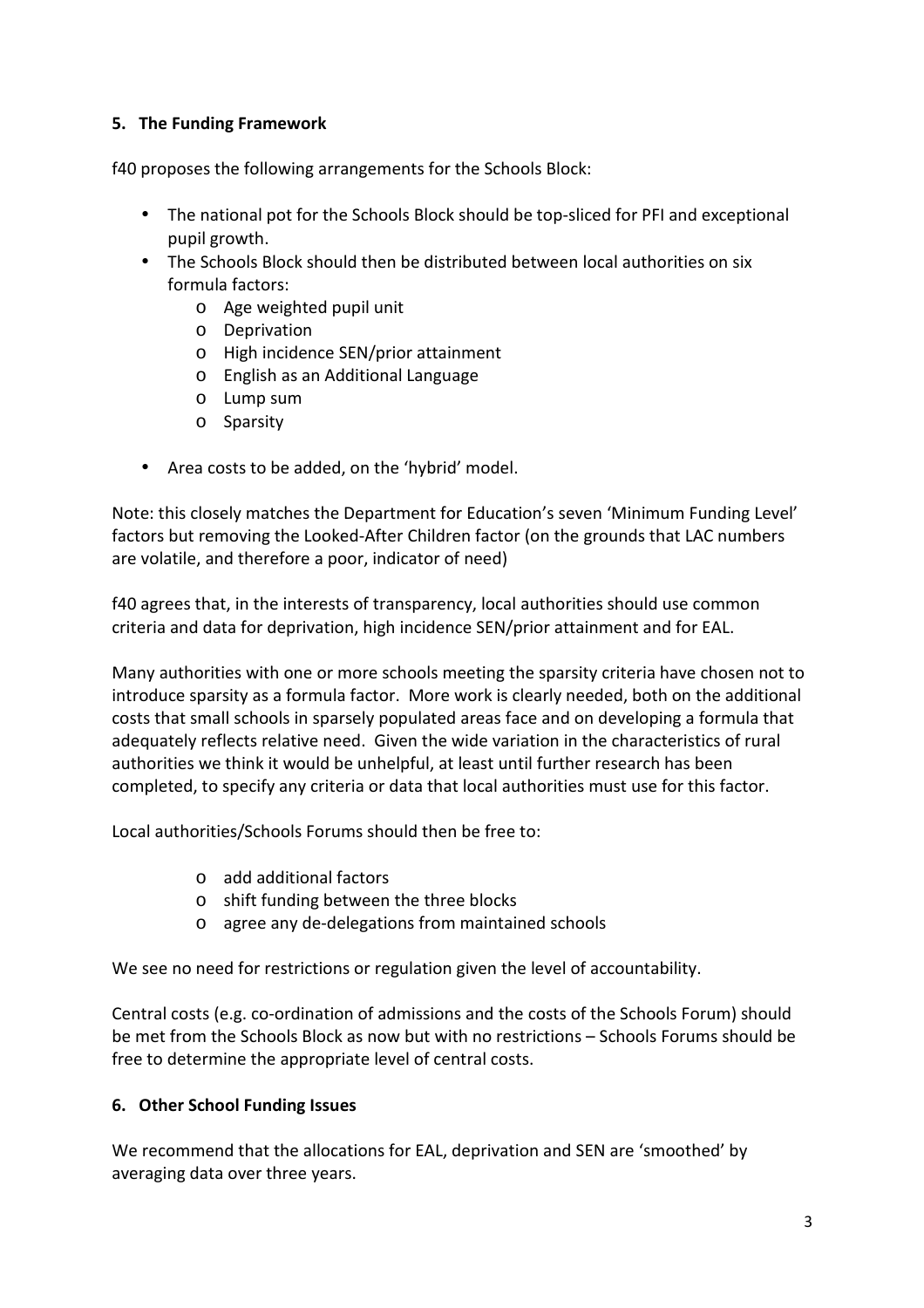We proposed last year that rates be removed from school funding, or as a minimum all schools, not just Voluntary Aided, Foundation Schools and Academies, should be entitled to an 80% rebate. That remains f40's position. However, this is a complex issue and beyond our remit to make detailed recommendations. As an interim step we propose that rates (and rents where these concern land or buildings that are intrinsic to the running of the school) be funded at the Local Authority for all schools and academies.

The school funding system should be cost-effective to administer. Costly and bureaucratic formula replication should not be a feature. Formula replication by the Education Funding Agency should cease.

The formula should apply to all maintained mainstream schools and academies in exactly the same way and on the same funding year. A case can be made for either the financial year or academic year. Overall, our preference is still for the academic year.

All school funding should be through a single stream i.e. no specific grants and incorporating the Pupil Premium. We acknowledge that there is strong political commitment to maintaining the Pupil Premium as a separate funding stream. But it remains f40's view that it should be incorporated within the main funding for schools in due course.

# **7. The Early Years Block**

We propose that the Early Years block be distributed on the basis of the number of 2 year olds, and 3 and 4 year olds on the census data. We are conscious that the pattern of early years provision varies widely across local authorities. But as with the other DSG blocks, we do not believe that the distribution of the national budget to local authority level should take account of historic factors or current spending patterns.

### **8. The High Needs Block**

We understand that the Department for Education is commissioning research that will recommend an approach to formula funding of High Needs. We warmly welcome this. Pending the outcome of that research our model relies on the work undertaken by PriceWaterhouseCooper in 2009. Our view is that although that research needs to be broadened and updated, it will be a significantly fairer means of distributing the available resources than the current methodology. We are very open to evidence from the DfE research project on other indicators of need that may be appropriate for distributing the high needs block and would welcome an opportunity to take an active role in evaluating the evidence.

Further work, which we hope will be covered by the DfE-commissioned research, is needed on whether any allowance needs to be made in the High Needs block for the impact of regional or national specialist facilities.